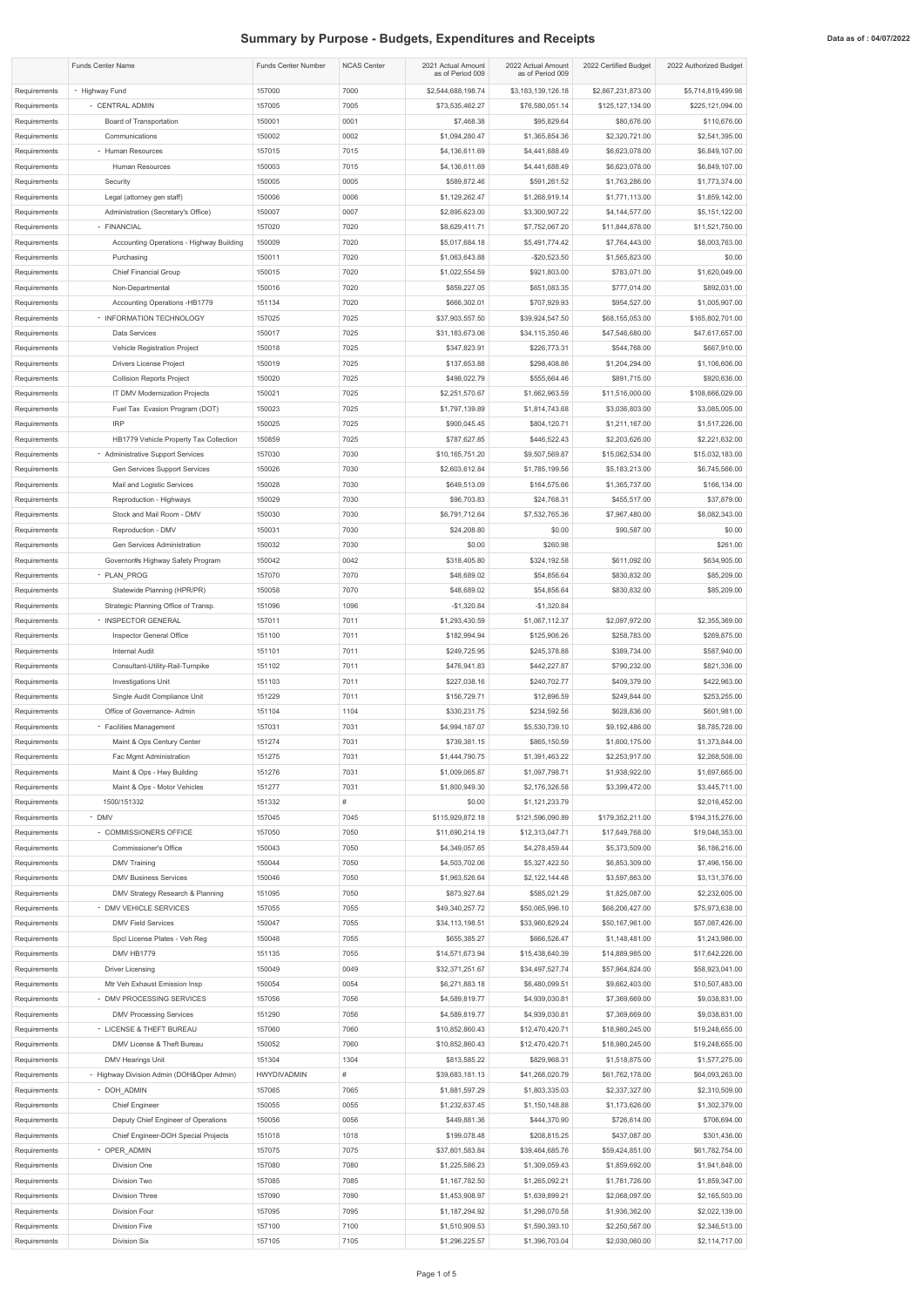| <b>Funds Center Name</b>     |                                                                   | <b>Funds Center Number</b> | <b>NCAS Center</b> | 2021 Actual Amount<br>as of Period 009 | 2022 Actual Amount<br>as of Period 009 | 2022 Certified Budget            | 2022 Authorized Budget           |
|------------------------------|-------------------------------------------------------------------|----------------------------|--------------------|----------------------------------------|----------------------------------------|----------------------------------|----------------------------------|
| Requirements                 | <b>Division Seven</b>                                             | 157110                     | 7110               | \$1,414,048.54                         | \$1,389,507.99                         | \$2,107,002.00                   | \$2,140,412.00                   |
| Requirements                 | <b>Division Eight</b>                                             | 157115                     | 7115               | \$1,074,287.00                         | \$1,148,243.94                         | \$1,601,570.00                   | \$1,664,347.00                   |
| Requirements                 | <b>Division Nine</b>                                              | 157120                     | 7120               | \$1,247,768.43                         | \$1,347,416.57                         | \$1,880,449.00                   | \$1,961,354.00                   |
| Requirements                 | Division Ten                                                      | 157125                     | 7125               | \$1,638,258.76                         | \$1,665,083.52                         | \$2,439,853.00                   | \$2,541,908.00                   |
| Requirements                 | Division Eleven                                                   | 157130                     | 7130               | \$1,141,738.09                         | \$1,209,483.08                         | \$1,695,571.00                   | \$1,762,262.00                   |
| Requirements                 | <b>Division Twelve</b>                                            | 157135                     | 7135               | \$1,299,906.25                         | \$1,340,863.38                         | \$1,931,733.00                   | \$2,011,946.00                   |
| Requirements                 | Division Thirteen                                                 | 157140                     | 7140               | \$1,079,485.53                         | \$1,089,618.67                         | \$1,587,848.00                   | \$1,654,219.00                   |
| Requirements                 | Division Fourteen                                                 | 157145                     | 7145               | \$1,206,924.93                         | \$1,358,475.84                         | \$1,822,616.00                   | \$1,985,362.00                   |
| Requirements<br>Requirements | - Preconstruction Design Administration<br>Roadway Design         | 157150<br>150119           | 7150<br>7150       | \$816,821.28<br>\$187,315.62           | \$876,427.62<br>\$207,684.48           | \$1,397,867.00<br>\$282,980.00   | \$1,404,134.00<br>\$295,431.00   |
| Requirements                 | <b>GEOTECHNICAL HQ</b>                                            | 157160                     | 7150               | \$189,108.88                           | \$201,199.44                           | \$439,080.00                     | \$399,701.00                     |
| Requirements                 | Hydraulics                                                        | 150135                     | 7150               | \$440,396.78                           | \$467,543.70                           | \$675,807.00                     | \$709,002.00                     |
| Requirements                 | - Field Operations Support                                        | 157175                     | 7175               | \$1,039,932.73                         | \$921,913.24                           | \$1,546,045.00                   | \$1,613,883.00                   |
| Requirements                 | <b>Bridge Maintenance</b>                                         | 150138                     | 7175               | \$501,609.71                           | \$511,423.93                           | \$811,754.00                     | \$842,937.00                     |
| Requirements                 | Secondary Roads                                                   | 151074                     | 7175               | \$538,323.02                           | \$410,489.31                           | \$734,291.00                     | \$770,946.00                     |
| Requirements                 | - SAFETY                                                          | 157185                     | 7185               | \$1,139,195.98                         | \$1,263,762.26                         | \$2,006,499.00                   | \$2,303,928.00                   |
| Requirements                 | Safety and Risk Management                                        | 150147                     | 7185               | \$890,291.24                           | \$871,002.37                           | \$1,357,084.00                   | \$1,430,810.00                   |
| Requirements                 | <b>Workers Compensation</b>                                       | 150148                     | 7185               | \$248,904.74                           | \$392,759.89                           | \$649,415.00                     | \$873,118.00                     |
| Requirements                 | <b>Transportation Mobility &amp; Safety</b>                       | 150149                     | 0149               | \$4,221,628.64                         | \$4,356,383.34                         | \$6,229,353.00                   | \$6,455,770.00                   |
| Requirements                 | <b>Computer Systems</b>                                           | 150177                     | 0177               | \$284,323.36                           | \$296,100.23                           | \$426,047.00                     | \$441,785.00                     |
| Requirements                 | Project Dev and Environ Analysis                                  | 150178                     | 0178               | \$246,697.44                           | \$269,356.43                           | \$463,371.00                     | \$479,553.00                     |
| Requirements                 | <b>ROW ADMIN</b>                                                  | 157190                     | 7190               | \$1,628,997.44                         | \$1,788,456.37                         | \$2,806,062.00                   | \$2,924,366.00                   |
| Requirements                 | Utilities Unit Admin                                              | 151065                     | 1065               | \$208,927.14                           | \$214,837.21                           | \$306,872.00                     | \$312,097.00                     |
| Requirements<br>Requirements | Materials & Test Unit<br>Roadside Environmental Unit              | 151067<br>151069           | 1067<br>1069       | \$501,438.09<br>\$1,884,896.87         | \$532,414.11<br>\$1,961,458.73         | \$1,030,645.00<br>\$2,822,306.00 | \$998,654.00<br>\$2,834,294.00   |
| Requirements                 | <b>Construction Unit</b>                                          | 151070                     | 1070               | \$517,461.66                           | \$547,522.81                           | \$746,242.00                     | \$778,807.00                     |
| Requirements                 | Office of Civil Rights Admin                                      | 151078                     | 1078               | \$280,457.52                           | \$206,959.00                           | \$540,049.00                     | \$927,382.00                     |
| Requirements                 | - Technical Services Division                                     | 157153                     | 7153               | \$2,692,671.93                         | \$2,543,210.91                         | \$4,391,002.00                   | \$4,504,387.00                   |
| Requirements                 | Research & Development Admin                                      | 151113                     | 7153               | \$116,998.84                           | \$138,168.73                           | \$174,599.00                     | \$184,951.00                     |
| Requirements                 | Value Management Unit Admin                                       | 151115                     | 7153               | \$325,489.48                           | \$295,656.98                           | \$473,950.00                     | \$490,711.00                     |
| Requirements                 | Photogrammetry Unit Admin                                         | 151117                     | 7153               | \$411,767.86                           | \$354,387.25                           | \$737,716.00                     | \$754,815.00                     |
| Requirements                 | TS Priority Projects Admin                                        | 151125                     | 7153               | \$233,376.90                           | \$164,535.28                           | \$624,232.00                     | \$641,047.00                     |
| Requirements                 | <b>Technical Services Admin</b>                                   | 151127                     | 7153               | \$727,865.10                           | \$723,913.47                           | \$984,556.00                     | \$1,031,988.00                   |
| Requirements                 | <b>LOCATION &amp; SURVEYS</b>                                     | 151166                     | 7153               | \$360,431.11                           | \$379,989.07                           | \$570,106.00                     | \$541,606.00                     |
| Requirements                 | Transportation Program Management Adm 151283                      |                            | 7153               | \$408,552.35                           | \$377,586.32                           | \$591,664.00                     | \$618,717.00                     |
| Requirements                 | Program Management Admin                                          | 151285                     | 7153               | \$108,190.29                           | \$108,973.81                           | \$234,179.00                     | \$240,552.00                     |
| Requirements                 | Office of Civil Rights                                            | 151129                     | 1129               | \$205,533.07                           | \$263,077.36                           | \$385,701.00                     | \$403,197.00                     |
| Requirements                 | Office of Civil Rights - EEO                                      | 151130<br>151186           | 1130<br>1186       | \$450,381.10                           | \$522,039.78                           | \$946,639.00                     | \$981,871.00                     |
| Requirements<br>Requirements | <b>Structure Management</b><br>Division One-Right of Way          | 151201                     | 1201               | \$361,456.05<br>\$46,539.29            | \$391,893.44<br>\$49,941.07            | \$546,230.00<br>\$64,718.00      | \$564,429.00<br>\$68,984.00      |
| Requirements                 | Division Two-Right of Way                                         | 151202                     | 1202               | \$44,530.52                            | \$13,853.48                            | \$63,469.00                      | \$66,089.00                      |
| Requirements                 | Division Three-Right of Way                                       | 151203                     | 1203               | \$48,960.76                            | \$53,143.92                            | \$70,667.00                      | \$74,913.00                      |
| Requirements                 | Division Four-Right of Way                                        | 151204                     | 1204               | \$44,501.55                            | \$47,999.76                            | \$63,477.00                      | \$67,712.00                      |
| Requirements                 | Division Five-Right of Way                                        | 151205                     | 1205               | \$0.00                                 | \$0.00                                 | \$92,613.00                      | \$94,077.00                      |
| Requirements                 | Division Six-Right of Way                                         | 151206                     | 1206               | \$44,538.45                            | \$47,884.81                            | \$62,220.00                      | \$66,423.00                      |
| Requirements                 | Division Eight-Right of Way                                       | 151208                     | 1208               | \$45,785.15                            | \$49,102.75                            | \$64,182.00                      | \$68,417.00                      |
| Requirements                 | Division Nine-Right of Way                                        | 151209                     | 1209               | \$91,462.01                            | \$77,984.74                            | \$125,194.00                     | \$133,501.00                     |
| Requirements                 | Division Ten-Right of Way                                         | 151210                     | 1210               | \$44,515.36                            | \$47,855.11                            | \$63,975.00                      | \$68,223.00                      |
| Requirements                 | Division Eleven-Right of Way                                      | 151211                     | 1211               | \$44,459.09                            | \$47,734.26                            | \$65,306.00                      | \$69,589.00                      |
| Requirements                 | Division Twelve-Right of Way                                      | 151212                     | 1212               | \$38,795.40                            | \$42,047.14                            | \$55,314.00                      | \$59,272.00                      |
| Requirements                 | Division Thirteen-Right of Way                                    | 151213                     | 1213               | \$0.00                                 | \$31,283.92                            | \$60,238.00                      | \$63,034.00                      |
| Requirements                 | Division Fourteen-Right of Way                                    | 151214<br>157176           | 1214<br>7176       | \$44,612.74<br>\$1,001,913.31          | \$47,812.64<br>\$988,782.49            | \$62,221.00<br>\$1,486,933.00    | \$66,424.00<br>\$1,554,620.00    |
| Requirements<br>Requirements | - State Asset Management<br>Maintenance (Central Admin)           | 151230                     | 7176               | \$641,466.01                           | \$607,708.38                           | \$941,162.00                     | \$982,425.00                     |
| Requirements                 | Pavement Management Unit                                          | 151231                     | 7176               | \$63,094.32                            | \$67,627.09                            | \$122,438.00                     | \$127,500.00                     |
| Requirements                 | Management Systems & Assessments                                  | 151232                     | 7176               | \$297,352.98                           | \$313,447.02                           | \$423,333.00                     | \$444,695.00                     |
| Requirements                 | Program Development                                               | 151256                     | 1256               | \$1,021,597.28                         | \$1,098,643.20                         | \$1,538,101.00                   | \$1,557,881.00                   |
| Requirements                 | Program Development Highway Fund Admin 151272                     |                            | 1272               | \$62,050.57                            | \$66,176.59                            | \$87,377.00                      | \$92,411.00                      |
| Requirements                 | Schedule Management Admin                                         | 151309                     | 1309               | \$247,199.88                           | \$146,426.37                           | \$483,400.00                     | \$208,088.00                     |
| Requirements                 | Contract Services Professional Srvs Adm                           | 151313                     | 1313               | \$0.00                                 | \$0.00                                 | \$61,959.00                      | \$5.00                           |
| Requirements                 | Contract Services Contract Stds Adm                               | 151315                     | 1315               | \$468,914.19                           | \$590,573.53                           | \$1,091,446.00                   | \$1,122,565.00                   |
| Requirements                 | Contract Services Design-Build Adm                                | 151320                     | 1320               | \$36,262.74                            | \$13,716.58                            | \$177,965.00                     | \$180,112.00                     |
| Requirements                 | - RSV_OTH_AG                                                      | 157801                     | 7801               | \$50,907,643.65                        | \$69,791,517.90                        | \$91,760,938.00                  | \$95,306,199.00                  |
| Requirements                 | D of Agriculture- Gas Inspection Serv                             | 150862                     | 0862               | \$4,271,625.00                         | \$4,387,929.00                         | \$5,977,526.00                   | \$6,152,223.00                   |
| Requirements<br>Requirements | DOR- Gasoline Tax Collections<br><b>DHHS - Chemical Testing</b>   | 150864<br>150865           | 0864<br>0865       | \$2,874,375.57<br>\$436,257.00         | \$3,186,863.70<br>\$459,427.00         | \$5,831,338.00<br>\$674,363.00   | \$5,831,338.00<br>\$674,363.00   |
| Requirements                 | Reserve for AirCargo Authority                                    | 150869                     | 0869               | \$647,125.00                           | \$8,665,963.00                         | \$8,862,833.00                   | \$8,881,672.00                   |
| Requirements                 | State Fire Protection Grant Fund                                  | 150878                     | 0878               | \$158,000.00                           | \$158,000.00                           | \$158,000.00                     | \$158,000.00                     |
| Requirements                 | OSBM-Civil Penalty and Forfeiture Fund                            | 150889                     | 0889               | \$36,473,048.14                        | \$50,521,453.47                        | \$69,218,760.00                  | \$69,218,760.00                  |
| Requirements                 | DOR-International Registration Plan Aud                           | 150852                     | 0852               | \$88,309.75                            | \$122,035.22                           | \$260,523.00                     | \$260,523.00                     |
| Requirements                 | <b>OSC-BEST Shared Services</b>                                   | 150893                     | 0893               | \$418,071.11                           | \$418,037.22                           | \$557,395.00                     | \$577,668.00                     |
| Requirements                 | <b>State Ethics Commission</b>                                    | 151260                     | 1260               | \$40,832.08                            | \$45,615.67                            | \$56,816.00                      | \$61,994.00                      |
| Requirements                 | North Carolina State Ports Authority                              | 151288                     | 1288               | \$5,500,000.00                         | \$326,274.00                           |                                  | \$326,274.00                     |
| Requirements                 | <b>OSBM-Oversight Manager</b>                                     | 151328                     | 1328               | \$0.00                                 | \$91,637.40                            | \$163,384.00                     | \$163,384.00                     |
| Requirements                 | 1500/151331                                                       | 151331                     | #                  | \$0.00                                 | \$1,408,282.22                         |                                  | \$3,000,000.00                   |
| Requirements                 | - Debt Service                                                    | 157950                     | 7950               | \$422,430.00                           | \$421,419.00                           | \$0.00                           | \$461,975.00                     |
| Requirements<br>Requirements | Performance Energy Contract Debt Service<br>- 1500/CONSTRUCTIONCA | 151262<br>CONSTRUCTIONCA   | 1262<br>#          | \$422,430.00<br>\$118,010,950.30       | \$421,419.00<br>\$214,434,300.12       | \$128,197,666.00                 | \$461,975.00<br>\$450,040,996.12 |
| Requirements                 | - RSV OTHERS                                                      | 157805                     | 7805               | \$34,350,950.30                        | \$109,184,300.12                       | \$40,357,666.00                  | \$344,790,996.12                 |
| Requirements                 | <b>Employer's Contribution- Retirement</b>                        | 150871                     | 0871               | \$0.00                                 | \$0.00                                 | \$4,416,196.00                   | \$2,833,809.00                   |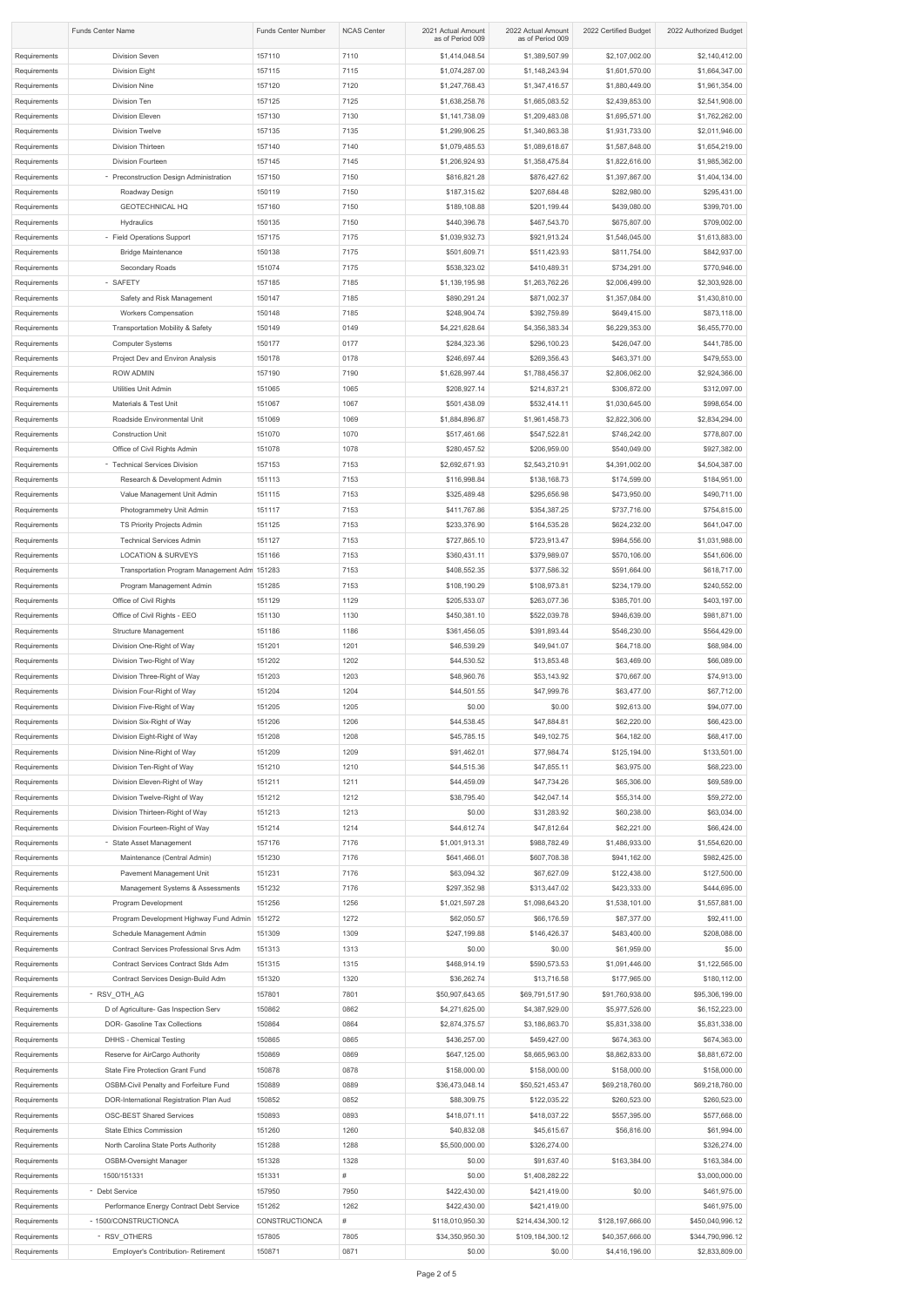| <b>Funds Center Name</b>     |                                                                    | <b>Funds Center Number</b> | <b>NCAS Center</b> | 2021 Actual Amount<br>as of Period 009 | 2022 Actual Amount<br>as of Period 009 | 2022 Certified Budget               | 2022 Authorized Budget                |
|------------------------------|--------------------------------------------------------------------|----------------------------|--------------------|----------------------------------------|----------------------------------------|-------------------------------------|---------------------------------------|
| Requirements<br>Requirements | LI - Salary Increases<br>Salary Adjustment Fund                    | 150873<br>150874           | 0873<br>0874       | \$0.00<br>\$0.00                       | \$0.00<br>\$0.00                       | \$11,226,983.00<br>\$2,300,000.00   | \$8,026,796.00<br>\$2,300,000.00      |
| Requirements                 | LI- Compensation Bonus                                             | 150875                     | 0875               | \$0.00                                 | \$0.00                                 | \$17,465,565.00                     | \$3,000,000.00                        |
| Requirements                 | Reserve for Waste Water Management                                 | 150877                     | 0877               | \$0.00                                 | \$0.00                                 | \$500,000.00                        | \$0.00                                |
| Requirements                 | Reserve for Consolidated Call Center                               | 150881                     | 0881               | \$0.00                                 | \$0.00                                 | \$556,074.00                        | \$0.00                                |
| Requirements                 | Reserve for Visitor Center                                         | 150882                     | 0882               | \$0.00                                 | \$0.00                                 | \$400,000.00                        | \$400,000.00                          |
| Requirements                 | State Employee Reserve                                             | 150885                     | 0885               | \$0.00                                 | \$0.00                                 | \$3,924,289.00                      | \$2,527,371.00                        |
| Requirements                 | Reserve for Minority Contractor Developm                           | 150933                     | 0933               | \$0.00                                 | \$0.00                                 | \$150,000.00                        | \$0.00                                |
| Requirements                 | Reserve for Current Year Operations                                | 157807                     | 7807               | \$34,350,950.30                        | \$109,184,300.12                       |                                     | \$326,284,461.12                      |
| Requirements                 | Reserve for Admin Reduction                                        | 150937                     | 0937               | \$0.00                                 | \$0.00                                 | $-$ \$581,441.00                    | $-$ \$581,441.00                      |
| Requirements                 | <b>GARVEE Bonds Redemption</b>                                     | 150892                     | 0892               | \$83,660,000.00                        | \$105,250,000.00                       | \$87,840,000.00                     | \$105,250,000.00                      |
| Requirements                 | - Construction                                                     | <b>CONSTRUCTION</b>        | #                  | \$962,357,381.02                       | \$977,530,144.74                       | \$2,196,571.00                      | \$41,185,742.24                       |
| Requirements                 | <b>Const Primary</b>                                               | 157811                     | 7811               | \$2,400,146.20                         | \$4,499,286.71                         |                                     | \$13,641,459.13                       |
| Requirements                 | Const Urban                                                        | 157813                     | 7813               | \$0.00                                 | $-$147.01$                             |                                     |                                       |
| Requirements<br>Requirements | FHWA Const.<br>Motor Carrier Safety and DMV Grants                 | 157827<br>157834           | 7827<br>7834       | \$966,326,721.45<br>-\$6,369,486.62    | \$970,952,571.32<br>\$2,078,433.72     | \$2,196,571.00                      | \$27,544,283.11                       |
| Requirements                 | - Other HF                                                         | <b>OTHER</b>               | #                  | \$148,409,523.59                       | \$173,915,443.90                       | \$163,717,926.00                    | \$269,555,818.89                      |
| Requirements                 | Capital Improve                                                    | 157826                     | 7826               | \$3,348,448.37                         | \$1,052,219.00                         | \$3,860,000.00                      | \$43,950,144.90                       |
| Requirements                 | <b>GHSP</b>                                                        | 157828                     | 7828               | \$10,692,117.98                        | \$10,611,580.65                        | \$305,546.00                        | \$45,270,829.41                       |
| Requirements                 | OSHA Program                                                       | 157832                     | 7832               | \$125,160.20                           | \$245,164.25                           | \$358,030.00                        | \$947,618.05                          |
| Requirements                 | Non-System Streets                                                 | 157833                     | 7833               | \$1,625,333.76                         | \$2,798,340.47                         |                                     | \$19,692,876.53                       |
| Requirements                 | State Aid HF for WBS                                               | 157836                     | 7836               | \$132,618,463.27                       | \$159,208,139.53                       | \$159,194,350.00                    | \$159,694,350.00                      |
| Requirements                 | - 1500/OPER&MAINT                                                  | OPER&MAINT                 | #                  | \$728,582,024.89                       | \$1,179,575,000.98                     | \$1,786,453,676.00                  | \$3,430,952,023.49                    |
| Requirements                 | - Maintenance                                                      | <b>MAINTENANCE</b>         | #                  | \$710,060,134.94                       | \$1,055,546,666.67                     | \$1,658,910,598.00                  | \$2,909,022,464.91                    |
| Requirements                 | Reserve for General Maintenace                                     | 150934                     | 0934               | \$0.00                                 | \$0.00                                 | \$541,907,648.00                    | \$0.00                                |
| Requirements                 | <b>Bridge Replace</b>                                              | 157815                     | 7815               | \$0.00                                 | \$0.00                                 |                                     | \$439,088.15                          |
| Requirements                 | <b>Maint Primary</b>                                               | 157821                     | 7821               | \$148,246,948.82                       | \$179,926,028.99                       |                                     | \$429,263,745.37                      |
| Requirements                 | Maint Secondary                                                    | 157822                     | 7822               | \$148,638,197.05                       | \$179,199,067.57                       |                                     | \$312,853,768.38                      |
| Requirements                 | <b>Contract Resurfacing</b>                                        | 157824<br>157839           | 7824<br>7839       | \$173,962,082.75                       | \$339,776,383.70                       | \$570,599,527.00                    | \$1,233,243,800.84                    |
| Requirements<br>Requirements | Bridge Program - Maintenance Funds<br><b>Pavement Preservation</b> | 157841                     | 7841               | \$73,367,679.83<br>\$31,684,928.90     | \$144,276,793.62<br>\$51,991,435.44    | \$273,967,830.00<br>\$85,358,348.00 | \$694,083,763.66<br>\$218,328,547.07  |
| Requirements                 | <b>Bridge Preservation</b>                                         | 157842                     | 7842               | \$34,505,154.33                        | \$44,611,475.10                        | \$69,899,551.00                     | \$104,865,101.02                      |
| Requirements                 | Roadside Environmental                                             | 157843                     | 7843               | \$59,965,963.51                        | \$75,896,891.50                        | \$117,177,694.00                    | \$110,585,576.84                      |
| Requirements                 | NCEM/FEMA                                                          | 157835                     | 7835               | \$39,689,179.76                        | \$39,868,590.76                        |                                     | -\$194,640,926.42                     |
| Requirements                 | - 1500/OTHERCONSTRUCT                                              | <b>OTHERCONSTRUCT</b>      | #                  | \$18,521,889.94                        | \$124,028,334.31                       | \$127,543,078.00                    | \$521,929,558.58                      |
| Requirements                 | <b>Const Secondary</b>                                             | 157812                     | 7812               | \$1,014,006.99                         | \$6,211,762.73                         | \$12,000,000.00                     | \$52,146,251.19                       |
| Requirements                 | Const Pub Serv Rd                                                  | 157814                     | 7814               | \$190,249.88                           | \$2,820.92                             |                                     | \$272,817.71                          |
| Requirements                 | Spot Safety                                                        | 157817                     | 7817               | \$3,845,244.94                         | \$11,616,107.11                        | \$12,100,000.00                     | \$51,162,282.74                       |
| Requirements                 | <b>Const Contingency</b>                                           | 157818                     | 7818               | \$2,963,782.29                         | \$7,207,925.00                         | \$62,000,000.00                     | \$119,555,155.41                      |
| Requirements                 | Division Small Urban Construction                                  | 157837                     | 7837               | \$484,959.56                           | \$305,840.14                           |                                     | \$3,380,912.74                        |
| Requirements                 | Division Economic Development                                      | 157838                     | 7838               | \$265,203.95                           | \$78,586,103.20                        |                                     | \$185,754,087.69                      |
| Requirements                 | <b>Mobility Modernization</b>                                      | 157844                     | 7844               | \$9,758,442.33                         | \$20,097,775.22                        | \$41,443,078.00                     | \$109,658,051.10                      |
| Requirements<br>Requirements | - 1500/MODAL<br>Ferry Admin                                        | <b>MODAL</b><br>157040     | #<br>7040          | \$306,849,729.72<br>\$866,907.38       | \$328,027,136.72<br>\$972,857.29       | \$328,663,573.00<br>\$1,250,392.00  | \$943,787,112.24<br>\$1,263,310.00    |
| Requirements                 | Ferry Ops                                                          | 157825                     | 7825               | \$34,418,743.51                        | \$53,135,664.92                        | \$55,001,706.00                     | \$72,046,042.82                       |
| Requirements                 | Rail Division                                                      | 150037                     | 0037               | \$379,553.81                           | \$400,891.49                           | \$608,477.00                        | \$632,941.00                          |
| Requirements                 | Railroad Program                                                   | 157829                     | 7829               | \$23,204,159.45                        | \$23,742,644.98                        | \$42,804,861.00                     | \$118,529,168.67                      |
| Requirements                 | Rail Equipment Overhaul                                            | 157845                     | 7845               | \$782,867.43                           | \$866,497.31                           | \$1,200,000.00                      | \$9,296,362.16                        |
| Requirements                 | Aeronautics                                                        | 150041                     | 0041               | \$1,171,881.53                         | \$2,186,291.18                         | \$4,050,375.00                      | \$4,076,877.00                        |
| Requirements                 | Airports Program                                                   | 157830                     | 7830               | \$153,356,423.04                       | \$108,847,158.21                       | \$126,325,930.00                    | \$414,366,560.96                      |
| Requirements                 | <b>Bicycle Program</b>                                             | 150035                     | 0035               | \$106,525.58                           | $-$ \$495.53                           | \$790,106.00                        | \$1,244.00                            |
| Requirements                 | <b>Public Transportation</b>                                       | 150036                     | 0036               | \$205,827.35                           | \$362,640.07                           | \$391,125.00                        | \$731,523.00                          |
| Requirements                 | Public Transp HF                                                   | 157831                     | 7831               | \$92,356,840.63                        | \$137,512,986.80                       | \$96,240,601.00                     | \$322,843,082.63                      |
| Receipts                     | - Highway Fund                                                     | 157000                     | 7000               | -\$1,360,904,432.68                    | $-$1,226,144,756.56$                   | -\$240,831,873.00                   | -\$359,716,713.00                     |
| Receipts                     | - CENTRAL ADMIN                                                    | 157005                     | 7005               | -\$95,298,580.95                       | -\$110,541,661.93                      | $-$14,457,419.00$                   | -\$113,952,270.00                     |
| Receipts<br>Receipts         | Communications<br>- Human Resources                                | 150002<br>157015           | 0002<br>7015       | -\$229,820.00                          | $-$ \$351,715.00<br>$-$ \$82,385.00    |                                     | $-$ \$351,715.00<br>$-$ \$82,352.00   |
| Receipts                     | Human Resources                                                    | 150003                     | 7015               |                                        | $-$ \$82,385.00                        |                                     | $-$ \$82,352.00                       |
| Receipts                     | Security                                                           | 150005                     | 0005               |                                        | $-$ \$3,230.00                         |                                     | $-$ \$3,230.00                        |
| Receipts                     | Legal (attorney gen staff)                                         | 150006                     | 0006               |                                        | $-$ \$23,145.00                        |                                     | $-$ \$23,145.00                       |
| Receipts                     | Administration (Secretary's Office)                                | 150007                     | 0007               | $-$174,077.05$                         | $-$ \$427,606.73                       | $-$203,721.00$                      | $-$ \$748,615.00                      |
| Receipts                     | - FINANCIAL                                                        | 157020                     | 7020               | $-$ \$6,133,861.50                     | -\$3,729,120.66                        | $-$ \$5,428,418.00                  | -\$5,840,940.00                       |
| Receipts                     | Accounting Operations - Highway Building                           | 150009                     | 7020               | $-$ \$3,744,334.95                     | $-$1,862,940.10$                       | $-$ \$2,849,281.00                  | $-$ \$2,959,306.00                    |
| Receipts                     | Purchasing                                                         | 150011                     | 7020               | $-$229,980.08$                         |                                        | $-$ \$454,554.00                    | \$0.00                                |
| Receipts                     | <b>Chief Financial Group</b>                                       | 150015                     | 7020               | -\$687,307.51                          | -\$529,945.89                          | -\$405,896.00                       | $-$1,101,550.00$                      |
| Receipts                     | Non-Departmental                                                   | 150016                     | 7020               | -\$878,083.91                          | -\$690,956.85                          | $-$764,160.00$                      | $-$ \$774,177.00                      |
| Receipts                     | Accounting Operations -HB1779                                      | 151134                     | 7020               | $-$ \$594,155.05                       | $-$ \$645,277.82                       | -\$954,527.00                       | $-$1,005,907.00$                      |
| Receipts                     | - INFORMATION TECHNOLOGY<br>Data Services                          | 157025<br>150017           | 7025<br>7025       | -\$87,813,671.11                       | -\$100,351,994.80                      | -\$6,233,856.00                     | -\$103,503,882.00<br>$-$1,053,104.00$ |
| Receipts<br>Receipts         | Vehicle Registration Project                                       | 150018                     | 7025               | -\$990,975.68<br>$-$11,902.00$         | $-$ \$994,943.53                       | -\$999,315.00                       |                                       |
| Receipts                     | <b>Drivers License Project</b>                                     | 150019                     | 7025               | $-$ \$233,158.00                       |                                        |                                     |                                       |
| Receipts                     | IT DMV Modernization Projects                                      | 150021                     | 7025               | -\$84,029,314.00                       | -\$97,150,029.00                       |                                     | -\$97,150,029.00                      |
| Receipts                     | Fuel Tax Evasion Program (DOT)                                     | 150023                     | 7025               | -\$1,797,139.89                        | $-$1,814,743.68$                       | -\$3,030,915.00                     | $-$ \$3,079,117.00                    |
| Receipts                     | HB1779 Vehicle Property Tax Collection                             | 150859                     | 7025               | $-$ \$751,181.54                       | $-$ \$392,278.59                       | $-$ \$2,203,626.00                  | $-$ \$2,221,632.00                    |
| Receipts                     | - Administrative Support Services                                  | 157030                     | 7030               |                                        | $-$ \$3,828,198.87                     |                                     | $-$17,762.00$                         |
| Receipts                     | Gen Services Support Services                                      | 150026                     | 7030               |                                        | $-$ \$3,816,895.87                     |                                     | $-$ \$6,459.00                        |
| Receipts                     | Stock and Mail Room - DMV                                          | 150030                     | 7030               |                                        | $-$11,303.00$                          |                                     | $-$11,303.00$                         |
| Receipts                     | Governor#s Highway Safety Program                                  | 150042                     | 0042               |                                        | $-$13,633.00$                          | $-$ \$611,092.00                    | -\$634,905.00                         |
| Receipts                     | - PLAN PROG                                                        | 157070                     | 7070               | $-$ \$48,689.02                        | $-$ \$54,856.64                        | -\$80,832.00                        | -\$85,209.00                          |
| Receipts                     | Statewide Planning (HPR/PR)                                        | 150058                     | 7070               | $-$ \$48,689.02                        | $-$54,856.64$                          | $-$ \$80,832.00                     | -\$85,209.00                          |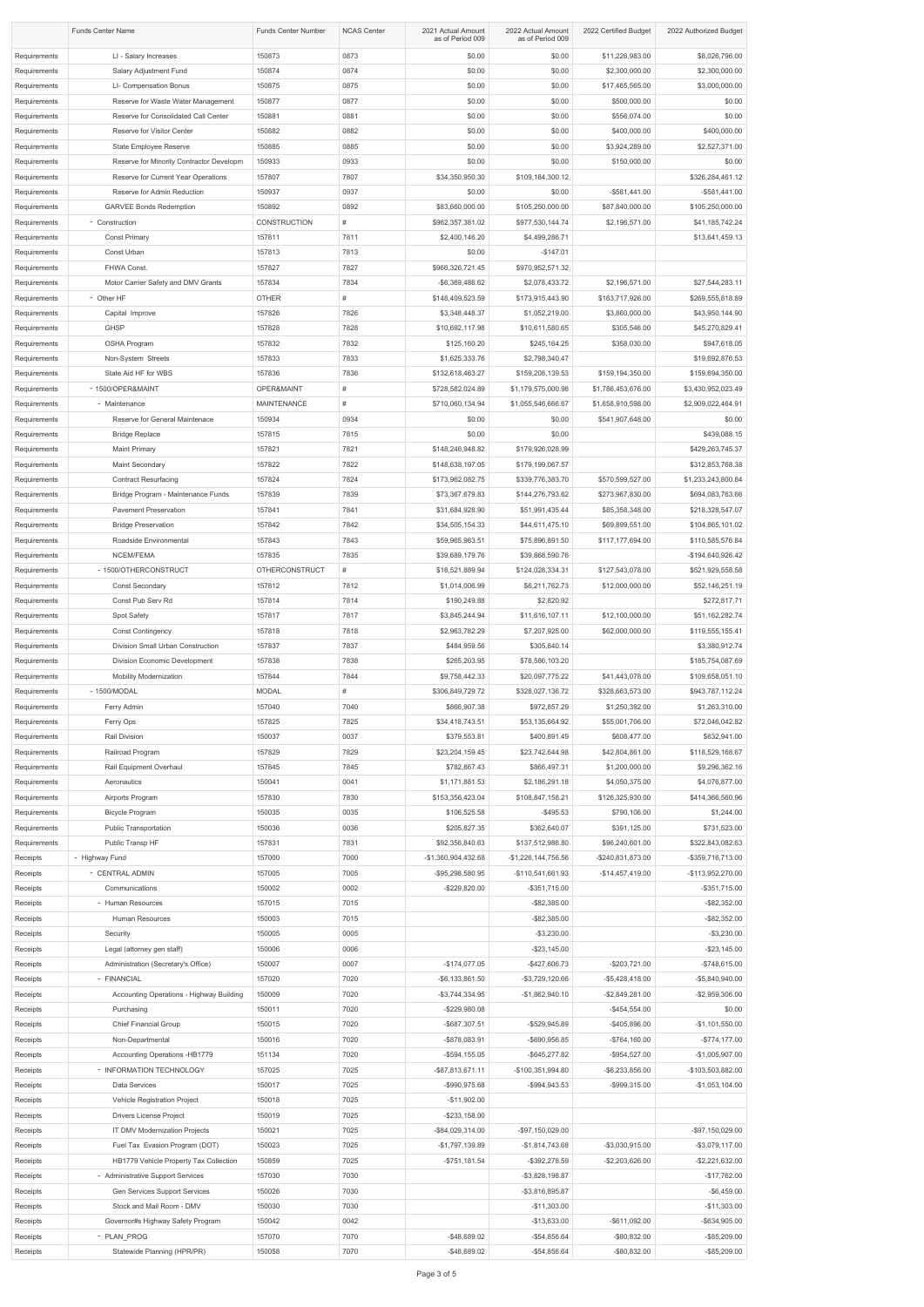| <b>Funds Center Name</b> |                                                                       | <b>Funds Center Number</b> | <b>NCAS Center</b> | 2021 Actual Amount<br>as of Period 009 | 2022 Actual Amount<br>as of Period 009 | 2022 Certified Budget               | 2022 Authorized Budget               |
|--------------------------|-----------------------------------------------------------------------|----------------------------|--------------------|----------------------------------------|----------------------------------------|-------------------------------------|--------------------------------------|
| Receipts                 | - INSPECTOR GENERAL                                                   | 157011                     | 7011               | $-$159,031.12$                         | $-$250,991.98$                         | $-$ \$278,325.00                    | -\$364,996.00                        |
| Receipts                 | Inspector General Office                                              | 151100                     | 7011               |                                        | $-$1,615.00$                           |                                     | $-$1,615.00$                         |
| Receipts                 | <b>Internal Audit</b>                                                 | 151101                     | 7011               |                                        | $-$ \$68,153.00                        |                                     | $-$ \$68,153.00                      |
| Receipts<br>Receipts     | Consultant-Utility-Rail-Turnpike<br>Investigations Unit               | 151102<br>151103           | 7011<br>7011       | $-$75,814.12$<br>$-$ \$83,217.00       | $-$79,954.46$<br>-\$101,269.52         | $-$145,469.00$<br>$-$132,856.00$    | $-$155,628.00$<br>$-$139,600.00$     |
| Receipts                 | Office of Governance- Admin                                           | 151104                     | 1104               |                                        | $-$3,768.00$                           |                                     | $-$3,768.00$                         |
| Receipts                 | - Facilities Management                                               | 157031                     | 7031               | $-$739,431.15$                         | -\$897,669.59                          | $-$1,621,175.00$                    | $-$1,422,833.00$                     |
| Receipts                 | Maint & Ops Century Center                                            | 151274                     | 7031               | $-$739,381.15$                         | -\$865,150.59                          | $-$1,600,175.00$                    | $-$1,373,844.00$                     |
| Receipts                 | Fac Mgmt Administration                                               | 151275                     | 7031               |                                        | $-$2,153.00$                           |                                     | $-$ \$2,153.00                       |
| Receipts                 | Maint & Ops - Hwy Building                                            | 151276                     | 7031               |                                        | $-$10,227.00$                          | $-$ \$300.00                        | $-$10,527.00$                        |
| Receipts<br>Receipts     | Maint & Ops - Motor Vehicles<br>1500/151332                           | 151277<br>151332           | 7031<br>#          | $-$ \$50.00                            | $-$20,139.00$<br>-\$523,346.66         | $-$20,700.00$                       | $-$36,309.00$<br>-\$868,918.00       |
| Receipts                 | - DMV                                                                 | 157045                     | 7045               | -\$29,050,735.68                       | -\$34,392,802.45                       | $-$ \$26,901,641.00                 | -\$38,625,327.00                     |
| Receipts                 | - COMMISSIONERS OFFICE                                                | 157050                     | 7050               | $-$ \$3,576,595.00                     | $-$ \$388,149.00                       | $-$1,000.00$                        | -\$379,460.00                        |
| Receipts                 | <b>Commissioner's Office</b>                                          | 150043                     | 7050               | $-$ \$3,576,595.00                     | $-$44,417.00$                          | $-$1,000.00$                        | $-$45,417.00$                        |
| Receipts                 | <b>DMV Training</b>                                                   | 150044                     | 7050               |                                        | $-$163,090.00$                         |                                     | $-$153,401.00$                       |
| Receipts                 | <b>DMV Business Services</b>                                          | 150046                     | 7050               |                                        | $-$60,284.00$                          |                                     | $-$ \$60,284.00                      |
| Receipts                 | DMV Strategy Research & Planning                                      | 151095                     | 7050               |                                        | $-$120,358.00$                         |                                     | $-$120,358.00$                       |
| Receipts<br>Receipts     | - DMV VEHICLE SERVICES<br><b>DMV Field Services</b>                   | 157055<br>150047           | 7055<br>7055       | -\$20,921,467.80<br>$-$ \$6,413,468.50 | -\$20,827,275.59<br>-\$5,087,557.81    | -\$19,738,540.00<br>-\$3,700,074.00 | -\$25,094,700.00<br>-\$6,208,488.00  |
| Receipts                 | Spcl License Plates - Veh Reg                                         | 150048                     | 7055               | -\$476,585.00                          | $-$442,354.50$                         | $-$1,148,481.00$                    | $-$1,243,986.00$                     |
| Receipts                 | DMV HB1779                                                            | 151135                     | 7055               | $-$14,031,414.30$                      | -\$15,297,363.28                       | -\$14,889,985.00                    | -\$17,642,226.00                     |
| Receipts                 | <b>Driver Licensing</b>                                               | 150049                     | 0049               | $-$ \$95,331.27                        | -\$6,943,856.65                        | $-$ \$3,309,531.00                  | $-$7,053,257.00$                     |
| Receipts                 | Mtr Veh Exhaust Emission Insp                                         | 150054                     | 0054               |                                        | -\$806,869.00                          |                                     | -\$806,869.00                        |
| Receipts                 | - DMV PROCESSING SERVICES                                             | 157056                     | 7056               | $-$ \$2,512,146.29                     | $-$ \$2,821,981.27                     | $-$1,497,092.00$                    | $-$2,480,330.00$                     |
| Receipts                 | <b>DMV Processing Services</b>                                        | 151290                     | 7056               | $-$ \$2,512,146.29                     | $-$ \$2,821,981.27                     | $-$1,497,092.00$                    | $-$2,480,330.00$                     |
| Receipts<br>Receipts     | - LICENSE & THEFT BUREAU<br>DMV License & Theft Bureau                | 157060<br>150052           | 7060<br>7060       | $-$ \$599,017.32<br>$-$ \$599,017.32   | -\$953,708.94<br>-\$953,708.94         | -\$836,603.00<br>-\$836,603.00      | $-$1,233,436.00$<br>$-$1,233,436.00$ |
| Receipts                 | DMV Hearings Unit                                                     | 151304                     | 1304               | $-$1,346,178.00$                       | $-$1,650,962.00$                       | $-$1,518,875.00$                    | $-$1,577,275.00$                     |
| Receipts                 | - Highway Division Admin (DOH&Oper Admin)                             | <b>HWYDIVADMIN</b>         | #                  | -\$14,233,806.07                       | -\$15,082,091.94                       | $-$24,344,771.00$                   | -\$25,483,955.00                     |
| Receipts                 | - DOH ADMIN                                                           | 157065                     | 7065               | $-$199,078.48$                         | $-$ \$218,671.19                       | -\$437,087.00                       | $-$ \$311,125.00                     |
| Receipts                 | <b>Chief Engineer</b>                                                 | 150055                     | 0055               |                                        | $-$7,536.00$                           |                                     | $-$7,536.00$                         |
| Receipts                 | Deputy Chief Engineer of Operations                                   | 150056                     | 0056               |                                        | $-$2,319.94$                           |                                     | $-$ \$2,153.00                       |
| Receipts                 | Chief Engineer-DOH Special Projects                                   | 151018                     | 1018               | -\$199,078.48                          | $-$ \$208,815.25                       | $-$ \$437,087.00                    | $-$301,436.00$                       |
| Receipts<br>Receipts     | - OPER_ADMIN<br>Division One                                          | 157075<br>157080           | 7075<br>7080       | -\$14,034,727.59                       | -\$14,863,420.75<br>$-$18,839.00$      | -\$23,907,684.00                    | -\$25,172,830.00<br>$-$18,839.00$    |
| Receipts                 | Division Two                                                          | 157085                     | 7085               |                                        | $-$17,224.00$                          |                                     | $-$17,224.00$                        |
| Receipts                 | <b>Division Three</b>                                                 | 157090                     | 7090               |                                        | $-$ \$34,192.00                        |                                     | $-$34,192.00$                        |
| Receipts                 | Division Four                                                         | 157095                     | 7095               |                                        | $-$27,780.00$                          |                                     | $-$27,780.00$                        |
| Receipts                 | Division Five                                                         | 157100                     | 7100               |                                        | $-$ \$25,836.00                        |                                     | $-$25,836.00$                        |
| Receipts                 | Division Six                                                          | 157105                     | 7105               | $-$75.00$                              | $-$ \$25,918.65                        |                                     | $-$22,068.00$                        |
| Receipts<br>Receipts     | Division Seven<br>Division Eight                                      | 157110<br>157115           | 7110<br>7115       | $-$119.70$                             | $-$19,915.00$<br>$-$15,609.00$         |                                     | $-$19,915.00$<br>$-$15,609.00$       |
| Receipts                 | <b>Division Nine</b>                                                  | 157120                     | 7120               | $-$1,015.01$                           | $-$ \$22,575.00                        |                                     | $-$18,839.00$                        |
| Receipts                 | Division Ten                                                          | 157125                     | 7125               |                                        | $-$22,607.00$                          |                                     | $-$22,607.00$                        |
| Receipts                 | <b>Division Eleven</b>                                                | 157130                     | 7130               |                                        | $-$15,609.00$                          |                                     | $-$15,609.00$                        |
| Receipts                 | <b>Division Twelve</b>                                                | 157135                     | 7135               |                                        | $-$17,224.00$                          |                                     | $-$17,224.00$                        |
| Receipts                 | Division Thirteen                                                     | 157140                     | 7140               |                                        | $-$14,533.00$                          |                                     | $-$14,533.00$                        |
| Receipts                 | Division Fourteen                                                     | 157145                     | 7145<br>7150       | $-$ \$813,172.19                       | $-$18,839.00$                          | $-$1,397,867.00$                    | $-$18,839.00$                        |
| Receipts<br>Receipts     | - Preconstruction Design Administration<br>Roadway Design             | 157150<br>150119           | 7150               | $-$187,315.62$                         | -\$876,427.62<br>$-$207,684.48$        | $-$ \$282,980.00                    | $-$1,404,134.00$<br>$-$ \$295,431.00 |
| Receipts                 | <b>GEOTECHNICAL HQ</b>                                                | 157160                     | 7150               | $-$189,108.88$                         | $-$201,199.44$                         | $-$439,080.00$                      | -\$399,701.00                        |
| Receipts                 | <b>Hydraulics</b>                                                     | 150135                     | 7150               | -\$436,747.69                          | -\$467,543.70                          | -\$675,807.00                       | -\$709,002.00                        |
| Receipts                 | - Field Operations Support                                            | 157175                     | 7175               |                                        | $-$10,765.00$                          | \$0.00                              | $-$10,765.00$                        |
| Receipts                 | <b>Bridge Maintenance</b>                                             | 150138                     | 7175               |                                        | $-$5,921.00$                           |                                     | $-$5,921.00$                         |
| Receipts                 | Secondary Roads                                                       | 151074                     | 7175               |                                        | $-$4,844.00$                           |                                     | $-$4,844.00$                         |
| Receipts<br>Receipts     | - SAFETY<br>Safety and Risk Management                                | 157185<br>150147           | 7185<br>7185       |                                        | $-$12,173.51$<br>$-$12,173.51$         | $-$ \$649,415.00                    | -\$884,960.00<br>$-$11,842.00$       |
| Receipts                 | <b>Workers Compensation</b>                                           | 150148                     | 7185               |                                        |                                        | $-$ \$649,415.00                    | $-$ \$873,118.00                     |
| Receipts                 | <b>Transportation Mobility &amp; Safety</b>                           | 150149                     | 0149               | $-$4,221,628.64$                       | $-$4,356,383.34$                       | $-$ \$6,229,353.00                  | $-$ \$6,455,770.00                   |
| Receipts                 | <b>Computer Systems</b>                                               | 150177                     | 0177               | $-$ \$284,323.36                       | $-$ \$296,100.23                       | $-$ \$426,047.00                    | $-$441,785.00$                       |
| Receipts                 | Project Dev and Environ Analysis                                      | 150178                     | 0178               | $-$246,697.44$                         | $-$ \$269,356.43                       | $-$ \$463,371.00                    | -\$479,553.00                        |
| Receipts                 | <b>ROW ADMIN</b>                                                      | 157190                     | 7190               | $-$1,628,997.44$                       | $-$1,788,456.37$                       | $-$2,806,062.00$                    | $-$2,924,366.00$                     |
| Receipts                 | <b>Utilities Unit Admin</b>                                           | 151065                     | 1065               | $-$208,927.14$                         | $-$ \$214,837.21                       | -\$306,872.00                       | -\$312,097.00                        |
| Receipts<br>Receipts     | Materials & Test Unit<br>Roadside Environmental Unit                  | 151067<br>151069           | 1067<br>1069       | $-$501,438.09$<br>$-$100.00$           | $-$ \$532,414.11<br>$-$21,222.00$      | $-$1,030,645.00$                    | -\$998,654.00<br>$-$20,992.00$       |
| Receipts                 | <b>Construction Unit</b>                                              | 151070                     | 1070               | $-$ \$517,461.66                       | $-$547,522.81$                         | $-$746,242.00$                      | $-$778,807.00$                       |
| Receipts                 | Office of Civil Rights Admin                                          | 151078                     | 1078               | $-$ \$280,457.52                       | -\$206,959.00                          | -\$540,049.00                       | -\$927,382.00                        |
| Receipts                 | - Technical Services Division                                         | 157153                     | 7153               | $-$2,445,000.59$                       | $-$2,346,753.39$                       | $-$4,073,365.00$                    | $-$4,175,141.00$                     |
| Receipts                 | Research & Development Admin                                          | 151113                     | 7153               | -\$116,998.84                          | $-$138,168.73$                         | $-$174,599.00$                      | $-$184,951.00$                       |
| Receipts                 | Value Management Unit Admin                                           | 151115                     | 7153               | $-$ \$234,462.33                       | $-$ \$200,186.26                       | $-$ \$318,453.00                    | -\$329,718.00                        |
| Receipts<br>Receipts     | Photogrammetry Unit Admin<br>Contract Standards & Administration Unit | 151117<br>151119           | 7153<br>7153       | $-$ \$371,655.32<br>\$0.00             | $-$ \$354,387.25<br>$-$ \$25.00        | $-$ \$737,716.00                    | $-$754,815.00$                       |
| Receipts                 | TS Priority Projects Admin                                            | 151125                     | 7153               | -\$233,376.90                          | $-$164,535.28$                         | $-$ \$624,232.00                    | $-$ \$641,047.00                     |
| Receipts                 | <b>Technical Services Admin</b>                                       | 151127                     | 7153               | $-$ \$611,248.15                       | -\$622,901.67                          | $-$ \$822,416.00                    | -\$863,735.00                        |
| Receipts                 | <b>LOCATION &amp; SURVEYS</b>                                         | 151166                     | 7153               | -\$360,516.41                          | -\$379,989.07                          | $-$ \$570,106.00                    | -\$541,606.00                        |
| Receipts                 | Transportation Program Management Adm 151283                          |                            | 7153               | $-$ \$408,552.35                       | -\$377,586.32                          | -\$591,664.00                       | $-$ \$618,717.00                     |
| Receipts                 | Program Management Admin                                              | 151285                     | 7153               | -\$108,190.29                          | $-$108,973.81$                         | $-$ \$234,179.00                    | -\$240,552.00                        |
| Receipts<br>Receipts     | Office of Civil Rights<br>Office of Civil Rights - EEO                | 151129<br>151130           | 1129<br>1130       | -\$205,533.07                          | $-$ \$263,077.36<br>$-$ \$8,612.00     | -\$385,701.00                       | $-$403,197.00$<br>$-$ \$8,612.00     |
|                          |                                                                       |                            |                    |                                        |                                        |                                     |                                      |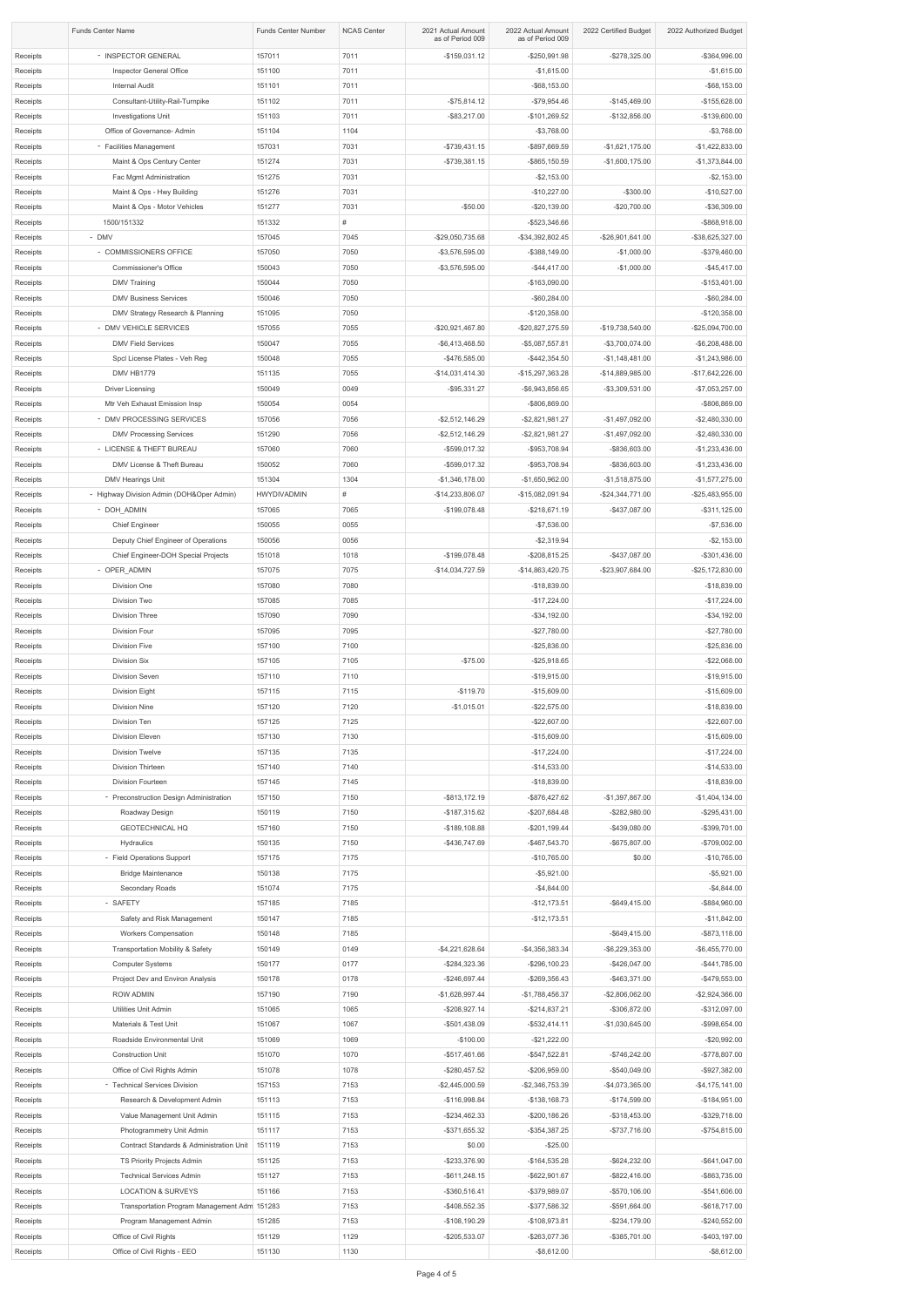|          | <b>Funds Center Name</b>                      | <b>Funds Center Number</b> | <b>NCAS Center</b> | 2021 Actual Amount<br>as of Period 009 | 2022 Actual Amount<br>as of Period 009 | 2022 Certified Budget | 2022 Authorized Budget |
|----------|-----------------------------------------------|----------------------------|--------------------|----------------------------------------|----------------------------------------|-----------------------|------------------------|
| Receipts | <b>Structure Management</b>                   | 151186                     | 1186               | $-$ \$361,456.05                       | $-$ \$391,893.44                       | -\$546,230.00         | -\$564,429.00          |
| Receipts | Division One-Right of Way                     | 151201                     | 1201               | $-$46,539.29$                          | $-$49,941.07$                          | $-$64,718.00$         | $-$ \$68,984.00        |
| Receipts | Division Two-Right of Way                     | 151202                     | 1202               | $-$ \$44,530.52                        | $-$13,853.48$                          | $-$ \$63,469.00       | $-$ \$66,089.00        |
| Receipts | Division Three-Right of Way                   | 151203                     | 1203               | $-$48,960.76$                          | $-$ \$53,143.92                        | $-$70,667.00$         | $-$74,913.00$          |
| Receipts | Division Four-Right of Way                    | 151204                     | 1204               | $-$44,501.55$                          | $-$47,999.76$                          | $-$ \$63,477.00       | $-$67,712.00$          |
| Receipts | Division Five-Right of Way                    | 151205                     | 1205               |                                        |                                        | $-$92,613.00$         | $-$94,077.00$          |
| Receipts | Division Six-Right of Way                     | 151206                     | 1206               | $-$44,538.45$                          | $-$ \$47,884.81                        | $-$ \$62,220.00       | $-$ \$66,423.00        |
| Receipts | Division Eight-Right of Way                   | 151208                     | 1208               | $-$45,785.15$                          | $-$ \$49,102.75                        | $-$ \$64,182.00       | $-$ \$68,417.00        |
| Receipts | Division Nine-Right of Way                    | 151209                     | 1209               | $-$91,462.01$                          | $-$77,984.74$                          | $-$125,194.00$        | $-$133,501.00$         |
| Receipts | Division Ten-Right of Way                     | 151210                     | 1210               | $-$ \$44,515.36                        | $-$47,855.11$                          | $-$ \$63,975.00       | $-$ \$68,223.00        |
| Receipts | Division Eleven-Right of Way                  | 151211                     | 1211               | $-$44,459.09$                          | $-$ \$47,734.26                        | $-$ \$65,306.00       | $-$ \$69,589.00        |
| Receipts | Division Twelve-Right of Way                  | 151212                     | 1212               | $-$ \$38,795.40                        | $-$ \$42,047.14                        | $-$ \$55,314.00       | $-$59,272.00$          |
| Receipts | Division Thirteen-Right of Way                | 151213                     | 1213               |                                        | $-$ \$31,283.92                        | $-$60,238.00$         | $-$ \$63,034.00        |
| Receipts | Division Fourteen-Right of Way                | 151214                     | 1214               | $-$44,612.74$                          | $-$ \$47,812.64                        | $-$ \$62,221.00       | $-$ \$66,424.00        |
| Receipts | - State Asset Management                      | 157176                     | 7176               |                                        | $-$16,148.00$                          | $-$40,000.00$         | $-$56,148.00$          |
| Receipts | Maintenance (Central Admin)                   | 151230                     | 7176               |                                        | $-$9,150.00$                           | $-$ \$32,203.00       | $-$41,353.00$          |
| Receipts | Pavement Management Unit                      | 151231                     | 7176               |                                        | $-$1,615.00$                           |                       | $-$1,615.00$           |
| Receipts | Management Systems & Assessments              | 151232                     | 7176               |                                        | $-$ \$5,383.00                         | $-$7,797.00$          | $-$13,180.00$          |
| Receipts | Program Development                           | 151256                     | 1256               | $-$1,021,597.28$                       | $-$1,098,643.20$                       | $-$1,538,101.00$      | $-$1,557,881.00$       |
| Receipts | Program Development Highway Fund Admin        | 151272                     | 1272               |                                        | $-$1,615.00$                           |                       | $-$1,615.00$           |
| Receipts | Schedule Management Admin                     | 151309                     | 1309               | $-$ \$247,199.88                       | $-$146,426.37$                         | $-$483,400.00$        | -\$208,088.00          |
| Receipts | Contract Services Professional Srvs Adm       | 151313                     | 1313               |                                        |                                        | $-$ \$61,959.00       | $-$ \$5.00             |
| Receipts | Contract Services Contract Stds Adm           | 151315                     | 1315               | $-$474,564.47$                         | $-$ \$590,573.53                       | $-$1,091,446.00$      | $-$1,122,565.00$       |
| Receipts | Contract Services Design-Build Adm            | 151320                     | 1320               | $-$ \$36,262.74                        | $-$13,716.58$                          | $-$177,965.00$        | $-$180,112.00$         |
| Receipts | - RSV_OTH_AG                                  | 157801                     | 7801               | -\$36,473,048.14                       | -\$52,274,848.69                       | -\$69,218,760.00      | -\$72,563,873.00       |
| Receipts | Reserve for AirCargo Authority                | 150869                     | 0869               |                                        | $-$18,839.00$                          |                       | $-$18,839.00$          |
| Receipts | <b>OSBM-Civil Penalty and Forfeiture Fund</b> | 150889                     | 0889               | -\$36,473,048.14                       | -\$50,521,453.47                       | -\$69,218,760.00      | -\$69,218,760.00       |
| Receipts | North Carolina State Ports Authority          | 151288                     | 1288               |                                        | $-$ \$326,274.00                       |                       | -\$326,274.00          |
| Receipts | 1500/151331                                   | 151331                     | #                  |                                        | $-$1,408,282.22$                       |                       | -\$3,000,000.00        |
| Receipts | - Debt Service                                | 157950                     | 7950               | $-$183,715.00$                         | $-$ \$421,419.00                       | \$0.00                | $-$188,052.00$         |
| Receipts | Performance Energy Contract Debt Service      | 151262                     | 1262               | $-$183,715.00$                         | $-$ \$421,419.00                       |                       | $-$188,052.00$         |
| Receipts | - 1500/CONSTRUCTIONCA                         | CONSTRUCTIONCA             | #                  |                                        |                                        | -\$105,705,565.00     | -\$108,650,000.00      |
| Receipts | - RSV_OTHERS                                  | 157805                     | 7805               |                                        |                                        | -\$17,865,565.00      | $-$3,400,000.00$       |
| Receipts | LI- Compensation Bonus                        | 150875                     | 0875               |                                        |                                        | -\$17,465,565.00      | -\$3,000,000.00        |
| Receipts | Reserve for Visitor Center                    | 150882                     | 0882               |                                        |                                        | $-$400,000.00$        | $-$400,000.00$         |
| Receipts | <b>GARVEE Bonds Redemption</b>                | 150892                     | 0892               |                                        |                                        | -\$87,840,000.00      | -\$105,250,000.00      |
| Receipts | - Construction                                | <b>CONSTRUCTION</b>        | #                  | -\$971,518,362.03                      | -\$882,983,417.58                      |                       |                        |
| Receipts | <b>Const Primary</b>                          | 157811                     | 7811               | -\$518,075.49                          | $-$494,508.00$                         |                       |                        |
| Receipts | FHWA Const.                                   | 157827                     | 7827               | -\$971,000,286.54                      | -\$882,428,292.40                      |                       |                        |
| Receipts | Motor Carrier Safety and DMV Grants           | 157834                     | 7834               |                                        | $-$ \$60,617.18                        |                       |                        |
| Receipts | - Other HF                                    | <b>OTHER</b>               | #                  | $-$11,424,849.50$                      | -\$13,014,925.50                       |                       |                        |
| Receipts | <b>GHSP</b>                                   | 157828                     | 7828               | $-$10,352,114.00$                      | -\$10,394,790.00                       |                       |                        |
| Receipts | Non-System Streets                            | 157833                     | 7833               | $-$1,072,735.50$                       | $-$ \$2,620,135.50                     |                       |                        |
| Receipts | - 1500/OPER&MAINT                             | OPER&MAINT                 | #                  | -\$134,913,141.80                      | -\$47,593,387.19                       |                       |                        |
| Receipts | - Maintenance                                 | <b>MAINTENANCE</b>         | #                  | -\$134,587,192.40                      | -\$46,713,913.04                       |                       |                        |
| Receipts | <b>Maint Primary</b>                          | 157821                     | 7821               | $-$ \$47,865,621.18                    | $-$10,389,424.20$                      |                       |                        |
| Receipts | Maint Secondary                               | 157822                     | 7822               | $-$ \$6,370,081.24                     | $-$1,157,903.68$                       |                       |                        |
| Receipts | <b>Contract Resurfacing</b>                   | 157824                     | 7824               | $-$201,220.80$                         | $-$ \$301,851.72                       |                       |                        |
| Receipts | Bridge Program - Maintenance Funds            | 157839                     | 7839               | $-$1,467,489.61$                       | $-$ \$394,547.75                       |                       |                        |
| Receipts | Roadside Environmental                        | 157843                     | 7843               | \$214.15                               | $-$1,568,774.43$                       |                       |                        |
| Receipts | NCEM/FEMA                                     | 157835                     | 7835               | -\$78,682,993.72                       | -\$32,901,411.26                       |                       |                        |
| Receipts | - 1500/OTHERCONSTRUCT                         | <b>OTHERCONSTRUCT</b>      | #                  | $-$ \$325,949.40                       | $-$ \$879,474.15                       |                       |                        |
| Receipts | Spot Safety                                   | 157817                     | 7817               | $-$ \$60,000.00                        | $-$2,000.00$                           |                       |                        |
| Receipts | <b>Const Contingency</b>                      | 157818                     | 7818               | $-$ \$35,395.28                        | -\$396,599.70                          |                       |                        |
| Receipts | Division Small Urban Construction             | 157837                     | 7837               | $-$12,988.61$                          |                                        |                       |                        |
| Receipts | Division Economic Development                 | 157838                     | 7838               | $-$117,003.20$                         | $-$ \$480,874.45                       |                       |                        |
| Receipts | <b>Mobility Modernization</b>                 | 157844                     | 7844               | $-$100,562.31$                         |                                        |                       |                        |
| Receipts | - 1500/MODAL                                  | <b>MODAL</b>               | #                  | -\$67,808,193.51                       | -\$69,840,202.28                       | $-$203,717.00$        | -\$253,236.00          |
| Receipts | Ferry Admin                                   | 157040                     | 7040               |                                        | $-$13,320.00$                          |                       | $-$12,918.00$          |
| Receipts | Ferry Ops                                     | 157825                     | 7825               | \$36,000.00                            |                                        |                       | \$0.00                 |
| Receipts | Rail Division                                 | 150037                     | 0037               |                                        | $-$10,766.00$                          |                       | $-$5,383.00$           |
| Receipts | Railroad Program                              | 157829                     | 7829               | -\$5,392,809.51                        | $-$ \$3,987,895.08                     |                       |                        |
| Receipts | Aeronautics                                   | 150041                     | 0041               | $-$14,320.00$                          | $-$ \$96,273.20                        | $-$203,717.00$        | $-$227,938.00$         |
| Receipts | Airports Program                              | 157830                     | 7830               | $-$15,771,710.00$                      | -\$10,430,430.00                       |                       |                        |
| Receipts | <b>Public Transportation</b>                  | 150036                     | 0036               |                                        | $-$13,994.00$                          |                       | $-$ \$6,997.00         |
| Receipts | Public Transp HF                              | 157831                     | 7831               | -\$46,665,354.00                       | -\$55,287,524.00                       |                       |                        |